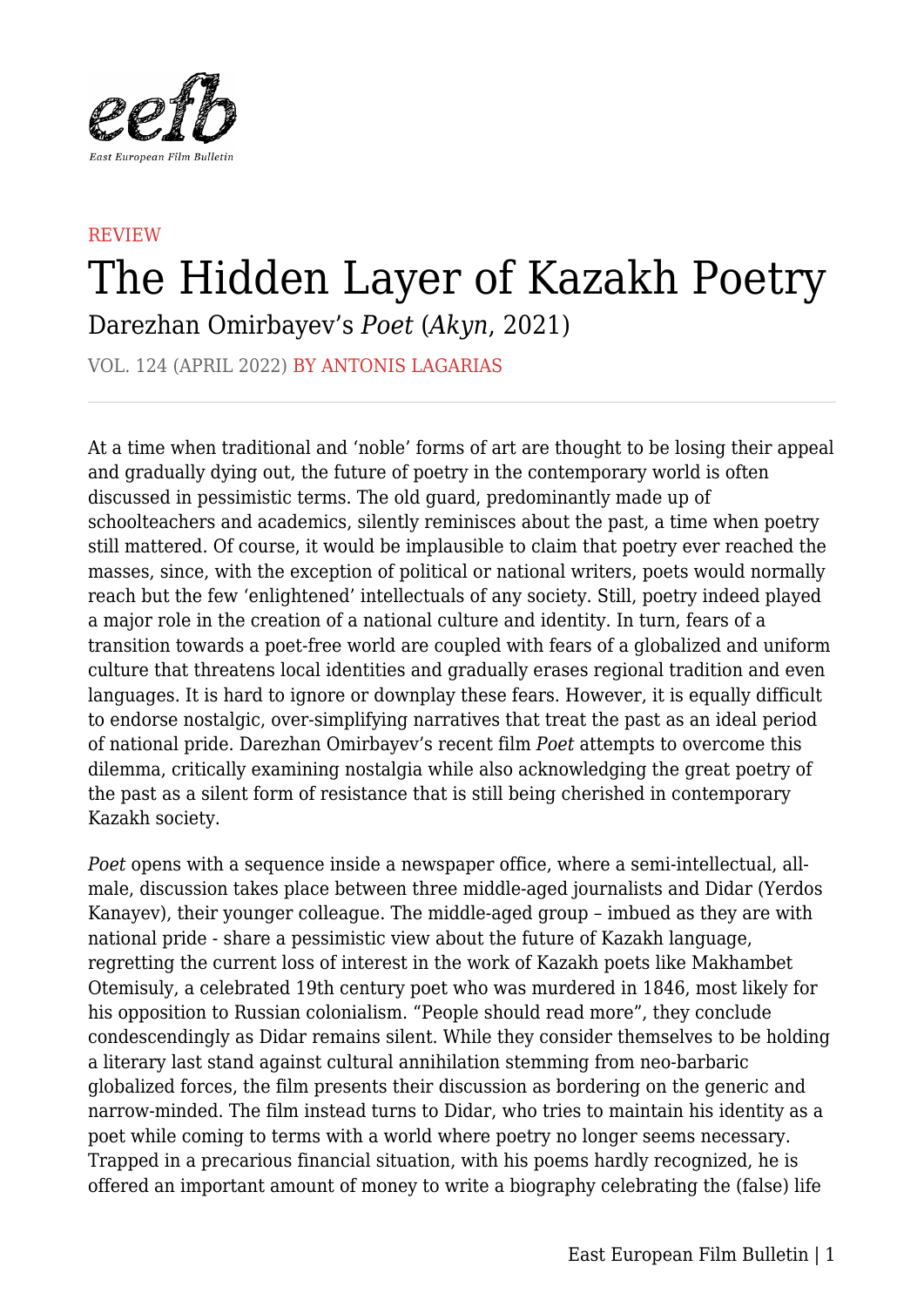achievements of a wealthy factory owner. Like Makhambet, who was offered an official pardon were he to collaborate with the pro-Russian khan, Didar is conflicted. Accepting the offer would solve his financial problems - he could finally buy a new pair of shoes and perhaps even a car - yet it would also mean betraying his pure artistic mission. The film is smart in avoiding a predictable depiction of Didar as a solitary figure of resistance in a world without art and poets. Instead, Didar becomes a conflicted character himself, tempted as he is by the fantasies of a world that values entrepreneurship and commodities. However, his random encounters reveal that, despite all appearances, his world still abounds with Makhambet's ideas. From children to state officials, everyone around him recites poetry in a discrete yet passionate way. The film shapes a world where consumerist dreams proliferate on the surface, but underneath, national culture and poetry are always present, hidden yet able to mobilize people. The old guard of journalists plays but a small part in this resistance, as poetry seems to primarily side with ordinary people. Elements of local pride and the instrumentalization of culture in the construction of national narratives are evoked but never explored as the film opts for a positive image of Kazakh society, in which poetry remains its invisible motor.

The contrast between superficial dreams and the truth hiding underneath is perhaps best exemplified when Didar is invited by a regional cultural center to recite his poems. In a lucid dream, Didar finds himself in a black box theater (a minimalist contemporary performance space) and fantasizes about everyone around him – including his family and friends, and even officials – being exhilarated to hear his verses. In reality, his train arrives in a small provincial town and the director of the cultural center invites him to spend the night at his own house, since the budget for culture did not suffice for a hotel room. Life steps into yet a starker contrast with fantasy when the old theater booked for Didar's performance is completely empty but for a single visitor. As the cultural director starts to apologize, embarrassed for his failed event, thus confirming – briefly – that people don't care for poetry anymore, the lone visitor – a young woman – gets up. She stutters, possibly due to a speech impediment, explaining that she has read all of Didar's poems, which were a constant companion when she was facing the hardships of life. When she starts reciting her favorite poem of his, each word comes out with an effort. If writing a poem is a difficult challenge, pronouncing the words is equally difficult for her. Yet, she continues reciting them. Through her voice, the verses of the poem feel more alive than ever. The film dismisses Didar's dreams of institutional success as another type of contemporary fantasy, one that proves shallow and superficial when faced with the true ultimate reward a poet can get: seeing their poems deeply touch the heart of a person in moments of need.

The film's optimistic view on the power of national poetry is therefore coupled with a deep mistrust of institutions. The film's subplot retraces an imaginary itinerary of Makhambet's remains, according to which the remains were transported from the original grave to an official memorial built in 1995. In the film, Makhambet's original burial site is kept secret, passed down orally among generations until cultural officials intervene to excavate the grave and study his remains. As long as the secret burial site